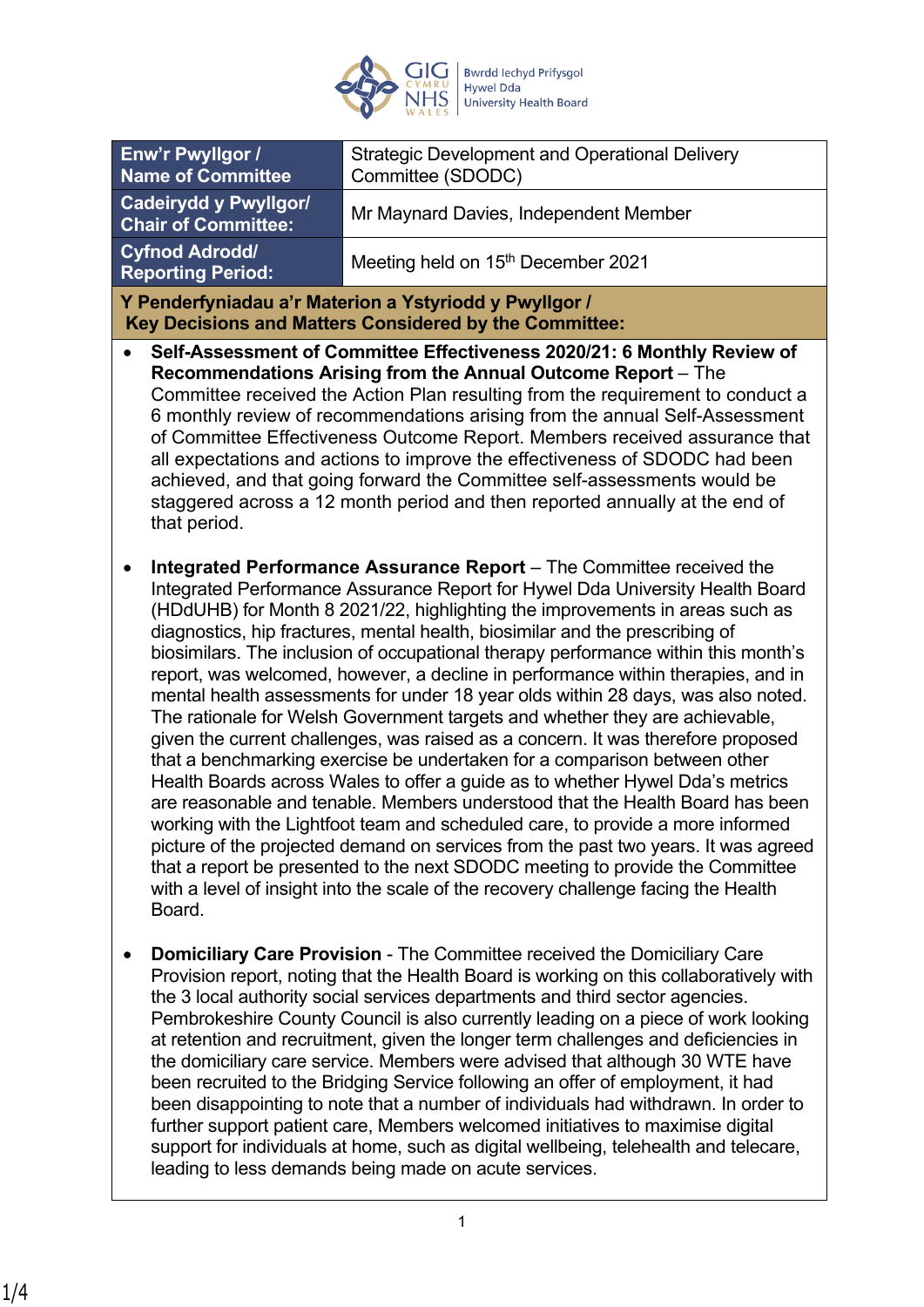- **Transformation Fund (TF)/Plan (Levelling Up)** The Committee received the Transformation Fund (TF)/Plan (Levelling Up), setting out the context in terms of the three funding streams the Health Board is working with; *Connect, Fast Tracked Consistent Integration and Creating Connections for All*. Members noted the next stages of the work including progression through the transitional phase and into the new funding streams, together with the evaluation work to ensure the programmes emanating from these areas are appropriate.
- **Planning Objectives Update** The Committee received the Planning Objectives (PO) Update report providing an update on the progress made in the development (delivery) of the twenty seven POs and the six Gold Command instructions aligned to SDODC. It was noted that the Health Board is mainly on track with delivery against the POs aligned to SDODC with only a few identified as slightly behind. In terms of the POs not on track, Members received further details as to the rationale for any delays, which provided a level of assurance to the Committee.
- **Developing the Integrated Medium Term Plan** (**IMTP) for the Period 2022/23 to 2024/25** – The Committee received the Developing the IMTP 2022/2023 and 2024/2025 report. Members were advised that additional information had been added to the plan since the Board Seminar the previous week where the IMTP had been scrutinised in depth. Further detail has also been added to the structure at the end of the plan, and continued development of the IMTP would be made over the coming months.
- **Discretionary Capital Programme (DCP) 2021/22 & Capital Governance Update Report** – The Committee received the Discretionary Capital Programme (DCP) 2020/2021 & Capital Governance Update report, providing detail relating to the 2021/22 Capital Programme and planned investments, the Capital Schemes Governance update and an update on the funding of COVID-19 costs. Members were advised that the Health Board had been awarded year end bid monies of £3.2m from WG and noted that there may be challenges to complete within the financial year due to supply chain issues. It was also noted that £20m had been received for the Modular Theatres at Prince Phillip Hospital and this had to be spent by the end of March 2022. Members were also informed of the identified risks for both the Cross Hands Health Care Centre and the Women and Children's Phase II Developments.
- **A Healthier Mid and West Wales Programme Business Case Position Update**  – The Committee received A Healthier Mid and West Wales Programme Business Case (PBC) Position Update, noting that work is progressing on the PBC in support of HDdUHB's Health and Care Strategy "A Healthier Mid and West Wales" (AHMWW), in parallel with the work to identify a suitable site for the proposed new Urgent and Planned Care Hospital. Members received an update on the level of activity underway to complete the PBC, noting the biggest risks being the affordability analysis, workforce being key and the capital costing work. The expectation is to finalise a site by June/July 2022 at which point the Health Board may need to take out an "Option to Purchase" on one or two sites at that time.
- **A Regional Collaboration for Health (ARCH)**  The Committee received the ARCH report, providing an update on activities relating to the ARCH portfolio for the period October to December 2021, and the regional discussions that have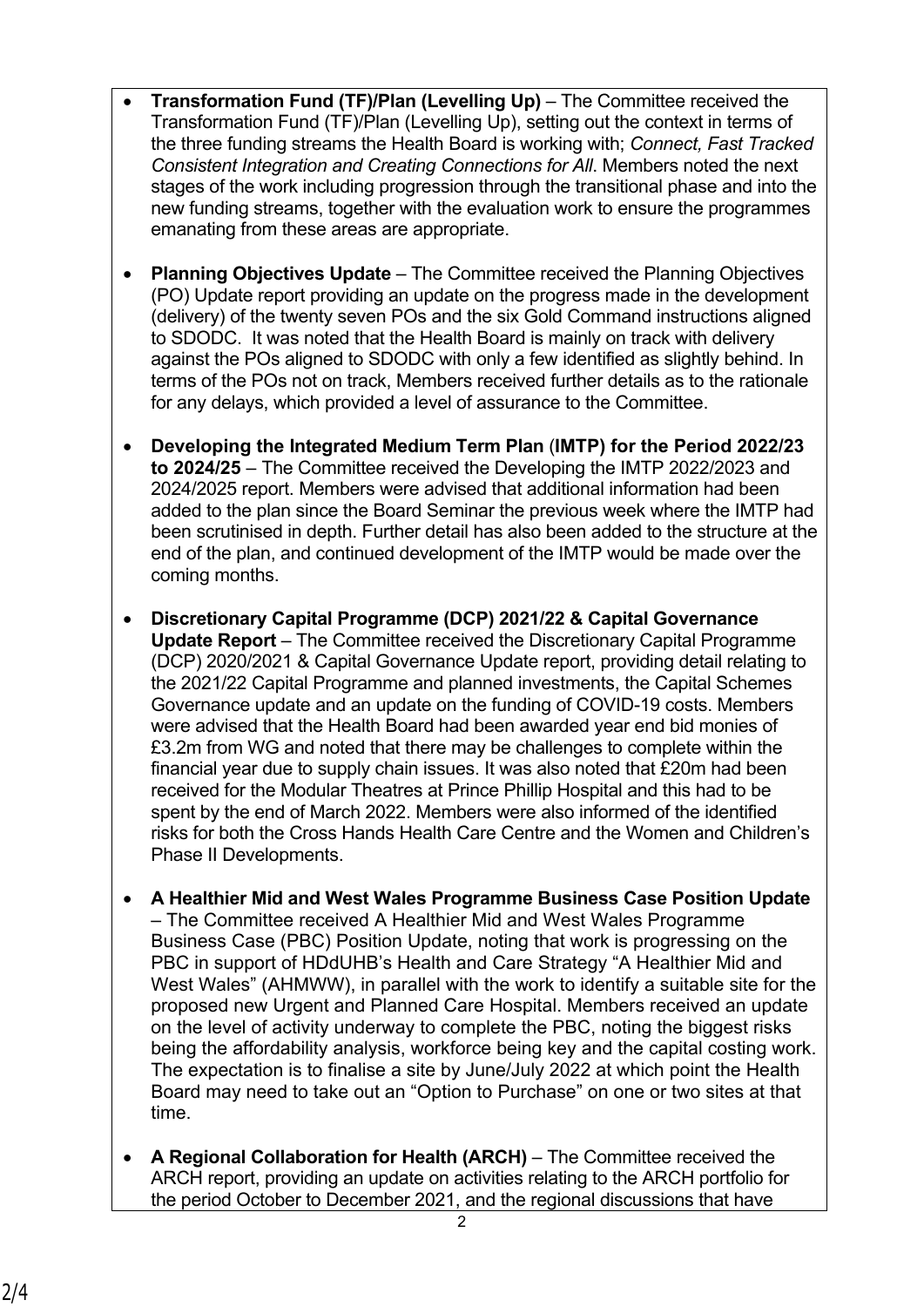taken place between HDdUHB, Swansea University and Swansea Bay University Health Board (SBUHB). Members noted the details of the individual schemes currently being developed and that the Health Board is very much involved in the ARCH agenda and driving it to more of an extent than had previously been the case.

- **Pentre Awel Update Report** The Committee received a report on the progress for delivery of services within the Pentre Awel development, providing assurance that services at Pentre Awel will be aligned with the Health Board's Strategy and that all opportunities would be sought to ensure that HDdUHB can maximise benefits for the delivery of care on site. Members noted that engagement with the clinical teams involved has resulted in a revised layout for clinical services, which has been relayed back to the contractors. Further discussions are taking place between the Health Board and the local authority to confirm that the cost per square foot is being maintained at the 2019 price. In addition, best options for the 15 acres of green space at Pentre Awel, are being considered. Members commented on the innovative nature of this initiative and the opportunity it represents for all concerned; the opportunity to digitise some new services and some virtual care was also noted.
- **Carmarthen HWB Plan** The Committee received a high level overview and update regarding the development of a Wellbeing 'Hwb' in Carmarthen town, recognising that this represents another exciting development and opportunity for the Health Board. Members noted that funding of just under £20m had now been secured to develop this town centre project. Work has continued in earnest since the Summer and although there is still work to do, good progress is being made.
- **Capital Estates & IM&T Sub-Committee (CE&IM&TSC)** The Committee received and noted the CE&IM&TSC Update Report for the period October to November 2021.

**Materion y mae angen Ystyriaeth neu Gymeradwyaeth Lefel y Bwrdd are u cyfer / Matters Requiring Board Level Consideration or Approval:**

## None

**Risgiau Allweddol a Materion Pryder /Key Risks and Issues/ Matters of Concern:**

- **Integrated Performance Assurance Report** concerns raised regarding the rationale for Welsh Government targets and whether they are achievable, given the current challenges. It was proposed that a benchmarking exercise for a comparison between other Health Boards across Wales could be undertaken to offer a guide as to whether Hywel Dda's metrics are reasonable and tenable.
- **Domiciliary Care Provision** concerns raised regarding the longer term challenges and deficiencies in the domiciliary care service, with the Health Board working on this collaboratively with the 3 local authority social services departments and third sector agencies.
- **Discretionary Capital Programme (DCP) 2021/22 & Capital Governance Update Report** – concerns were raised in terms of the challenges of spending this year's capital. In particular, the year end bid monies of £3.2m due to supply chain issues and £20m for the Modular Theatres at Prince Phillip Hospital because of the need to complete within the financial year.